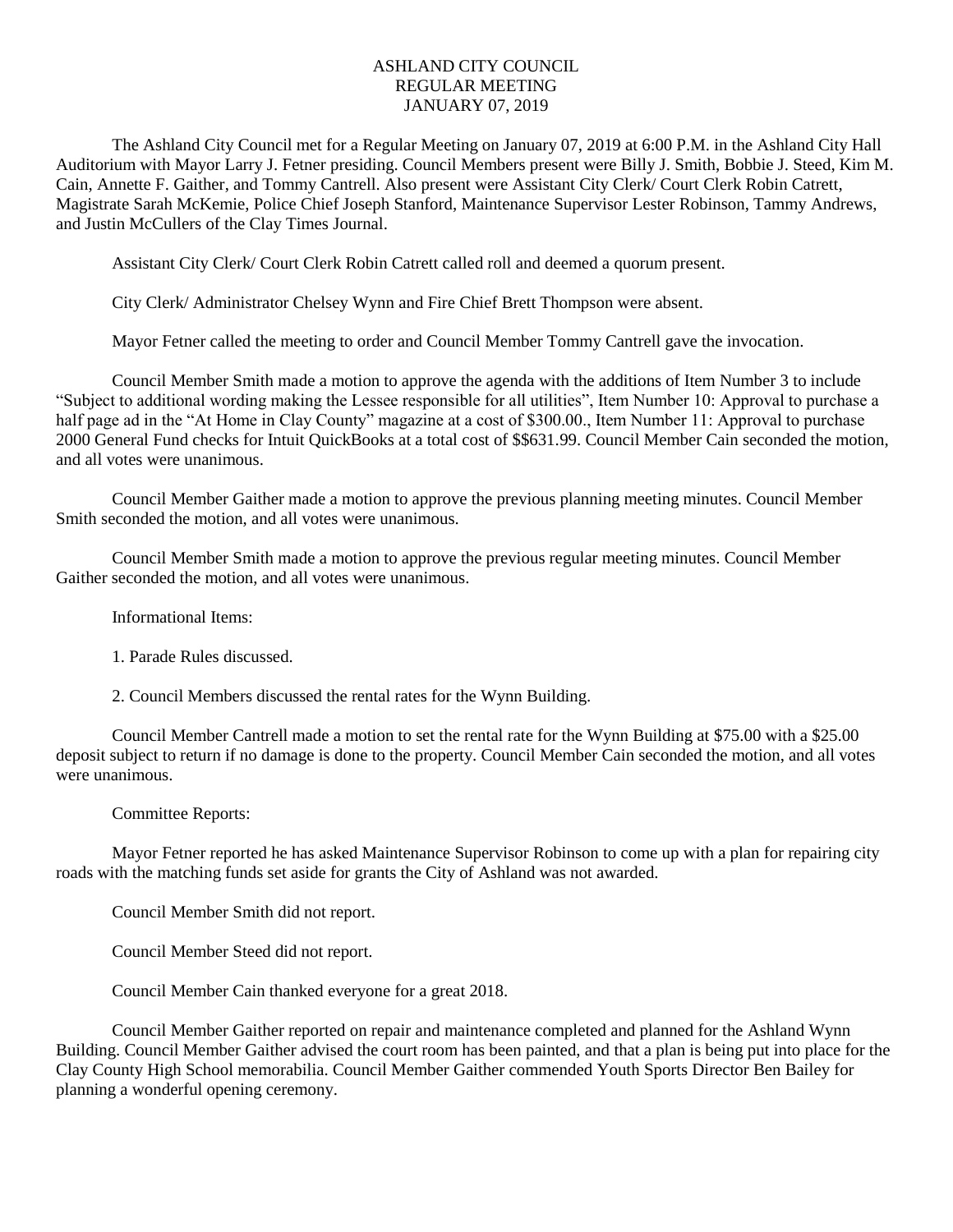Council Member Cantrell did not report.

Police Chief Stanford reported the Police Department handled a few chases over the past weekend.

Maintenance Supervisor Robinson reported on painting at the Wynn Building, brick dust ordered to be placed on Williamson Field, 50% of gutters have been cleaned, solar lights for Ashland Cemetery have been ordered, leak at Old City Hall has been patched with a permanent fix planned for Spring, and the roadway cut at  $3<sup>rd</sup>$  Ave South will be repaired this week with the help of the Water Department.

Assistant City Clerk/ Court Clerk Catrett reported while City Clerk/ Administrator Wynn is on leave if there is anything the Council Members or Supervisors need to let her know and she will work to get it completed. Assistant Clerk Catrett also reported Magistrate Sarah McKemie will be handling most Court activities until City Clerk/ Administrator Wynn returns from leave.

New Business:

Council Member Smith made a motion approving the bills received since the last regular meeting in the amount of \$15,548.76. Council Member Cantrell seconded the motion, and all votes were unanimous.

Council Member Cain made a motion approving Chief Stanford to attend the 2019 Winter Conference in Montgomery, Alabama on February 18-21, 2019 at an estimated cost of \$600.00 plus reimbursement travel expenses. Council Member Gaither seconded the motion, and all votes were unanimous.

Council Member Gaither made a motion approving to lease old Police Department property based upon a finding that it is no longer needed for municipal purposes with a begin date of January 14, 2019 pursuant to terms in lease agreement (subject to additional wording making the Lessee responsible for all utilities) valid upon adoption of Ordinance No. 2019-01-07-01. Council Member Cain seconded the motion, and all votes were unanimous.

Council Member Cain made a motion approving to pay Municipal Workers Compensation Fund, Inc. \$16, 479.00 for Renewal of Annual Workers Compensation Insurance. (subject to audit) Council Member Gaither seconded the motion, and all votes were unanimous.

Council Member Gaither made a motion approving to update QuickBooks 2016 to QuickBooks 2019 Pro at an estimated cost of \$389.95. Council Member Cain seconded the motion, and all votes were unanimous.

Council Member Steed made a motion approving to give K-9 Handler Adam Otwell a one-step raise to Range 11 Step 2 (\$13.37) based upon employee evaluation. Council Member Cantrell seconded the motion, and all votes were unanimous.

Council Member Cain made a motion approving to give Dispatcher Kay Harris a one-step raise to Range 4 Step 8 9\$10.62) based upon employee evaluation. Council Member Gaither seconded the motion, and all votes were unanimous.

Council Member Gaither made a motion approving to give Assistant Chief/ Investigator Corey Dickinson a onestep raise to Range 15 Step 2 (\$16.88) based upon employee evaluation. Council Member Steed seconded the motion, and all votes were unanimous.